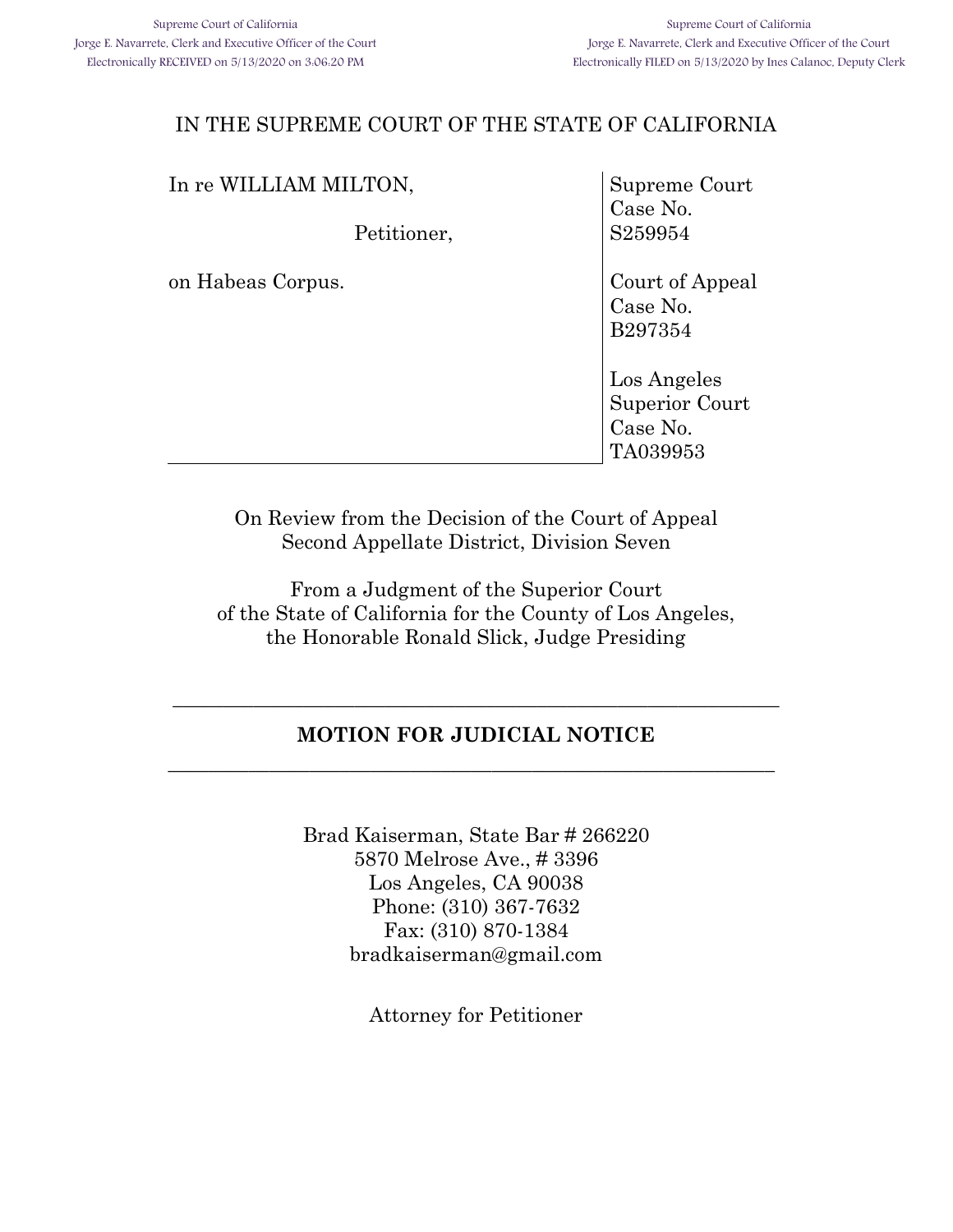In re WILLIAM MILTON, Petitioner, on Habeas Corpus. Supreme Court Case No. S259954 Court of Appeal Case No. B297354

> Los Angeles Superior Court Case No. TA039953

## **MOTION FOR JUDICIAL NOTICE**

### TO THE HONORABLE PRESIDING JUSTICE AND ASSOCIATE JUSTICES OF THE SUPREME COURT OF THE STATE OF CALIFORNIA:

Pursuant to rules 8.54(a) and 8.252(a) of the California Rules of Court and Evidence Code sections 452, subdivision (d) and 459, subdivision (a), petitioner William Milton moves this Court to take judicial notice of the record and unpublished opinion from petitioner's appeal in Second Appellate District case number B131757. The record consists of one volume of the Clerk's Transcript (166 pages) and two volumes of the Reporter's Transcript (385 pages).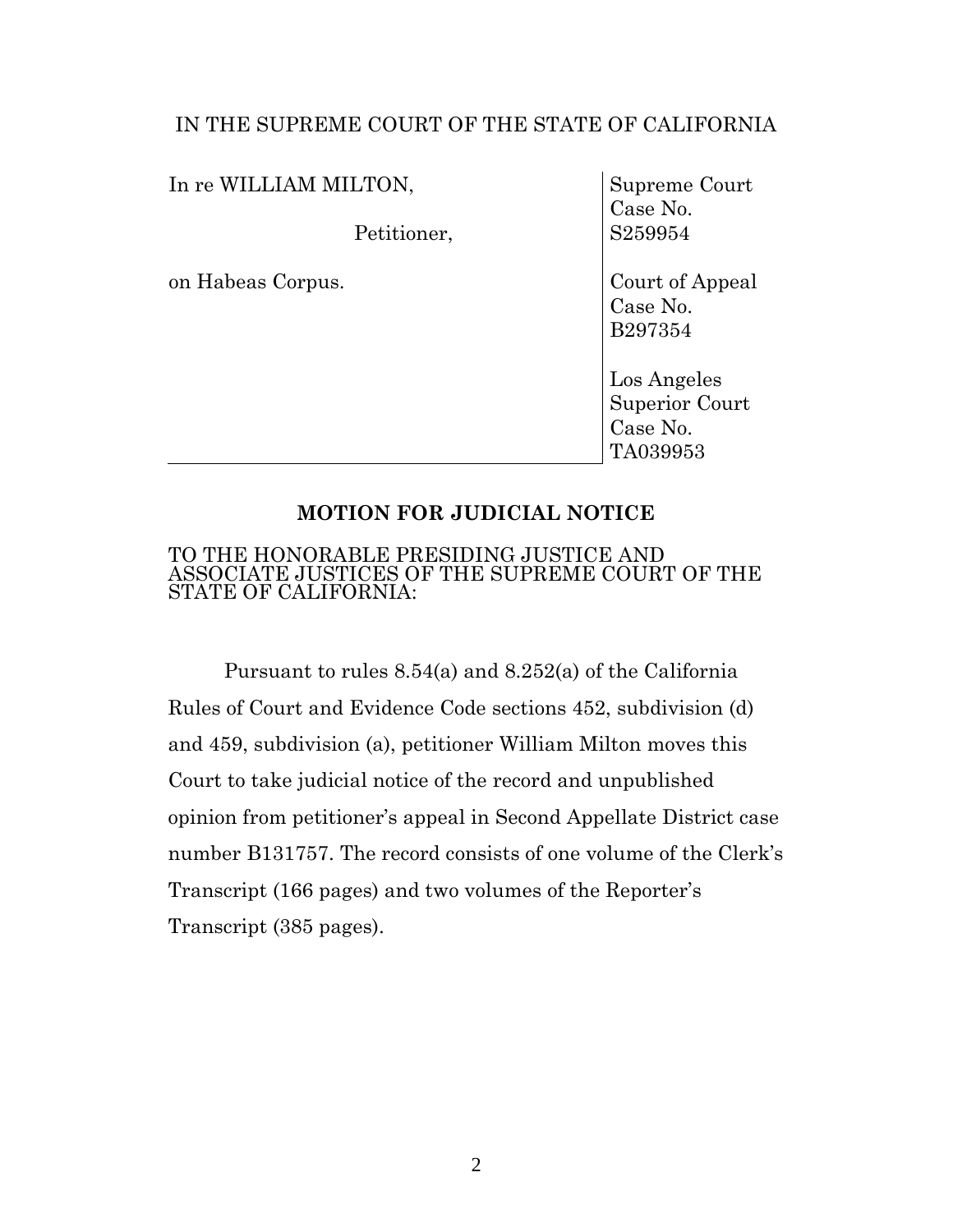### **ARGUMENT**

# **I. The Records and Opinion from the Appeal Are Proper Subjects for Judicial Notice**

Evidence Code section 459 provides that a "reviewing court" may take judicial notice of any matter specified in Section 452." (Evid. Code, § 459, subd. (a).) Evidence Code section 452 authorizes a court to take judicial notice of "[r]ecords of (1) any court of this state." (Evid. Code,  $\S$  452, subd. (d).) Thus, it is proper for this Court to take judicial notice of the records of the appeal ² *People v. William Milton*, Second Appellate District case number  $B131757$  – and the opinion in the appeal. (See, e.g., *Duggal v. G.E. Capital Communications Services, Inc.* (2000) 81  $CalApp.4th 81, 86$  ["records of a California court"].)

# **II. The Records and Opinion from the Appeal Are Relevant to the Instant Proceeding**

The subject of judicial notice must also be relevant to the current proceeding. (*People v. Rowland* (1992) 4 Cal.4th 238, 268, fn. 6; Cal. Rules of Court, rule  $8.252(a)(2)(A)$ .) Here, the records from the appeal contain briefs, exhibits, and discussions pertaining to the use of petitioner's prior Illinois convictions as strikes, which is pertinent to the issue for which this Court has granted review.<sup>1</sup> The opinion also addresses the use of

 $\overline{a}$ 

<sup>1</sup> This Court has granted review on the following question: Do the limitations of *People v. Gallardo* (2017) 4 Cal.5th 120 (*Gallardo*) on judicial-fact finding about the basis for a prior conviction apply retroactively to final judgments? (Compare *In re Milton*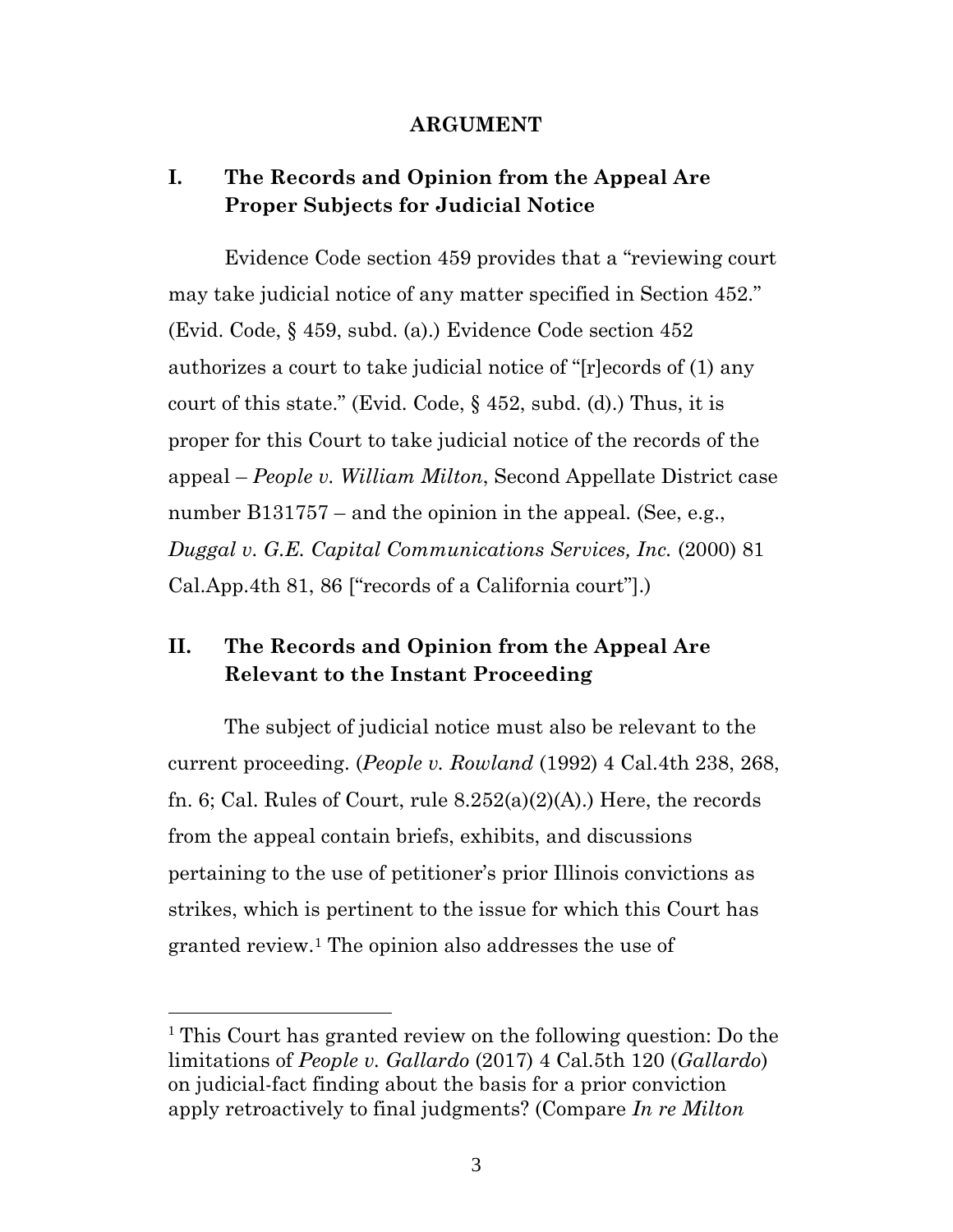petitioner's prior Illinois convictions as strikes. Moreover, both the records and opinion are relevant because they provide additional factual and procedural background regarding the instant matter.

## **CONCLUSION**

As the records and unpublished opinion from the appeal are proper subjects of judicial notice and are relevant to the current proceeding, it is respectfully requested that this Court take judicial notice of the records and unpublished opinion from *People v. William Milton*, B131757.

Respectfully submitted,

Date: May 13, 2020 */S/ BRAD KAISERMAN*

BRAD KAISERMAN Attorney for Petitioner WILLIAM MILTON

(2019) 42 Cal.App.5th 977 (*Milton*) with *In re Brown* (2020) 45 Cal.App.5th 699 (*Brown*).)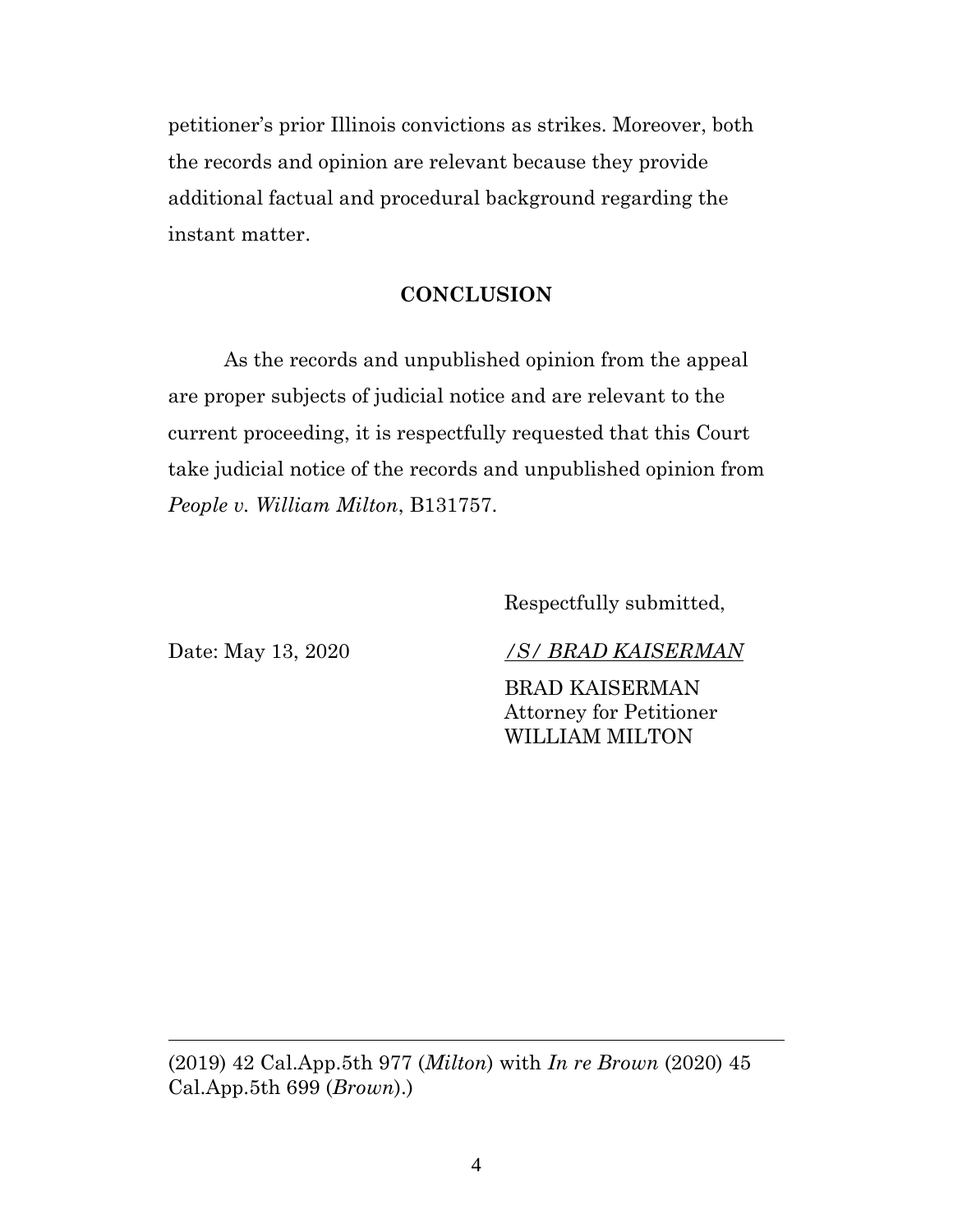In re WILLIAM MILTON,

Petitioner,

on Habeas Corpus.

Supreme Court Case No. S259954

Court of Appeal Case No. B297354

Los Angeles Superior Court Case No. TA039953

## **DECLARATION OF BRAD KAISERMAN**

I, BRAD KAISERMAN, declare under penalty of perjury:

1. I am an attorney licensed to practice in California (Bar No. 266220) and am in good standing with the California Bar. I have been appointed by the Supreme Court to represent petitioner William Milton in the above-entitled matter.

2. All of the factual statements made in the motion for judicial notice are true and correct to the best of my knowledge. The subjects sought for judicial notice are necessary for a proper determination of the issues in the instant proceeding.

I declare under penalty of perjury under the laws of the State of California that the foregoing is true to the best of my knowledge and belief.

Executed on May 13, 2020, in Los Angeles, California.

*/S/ BRAD KAISERMAN* BRAD KAISERMAN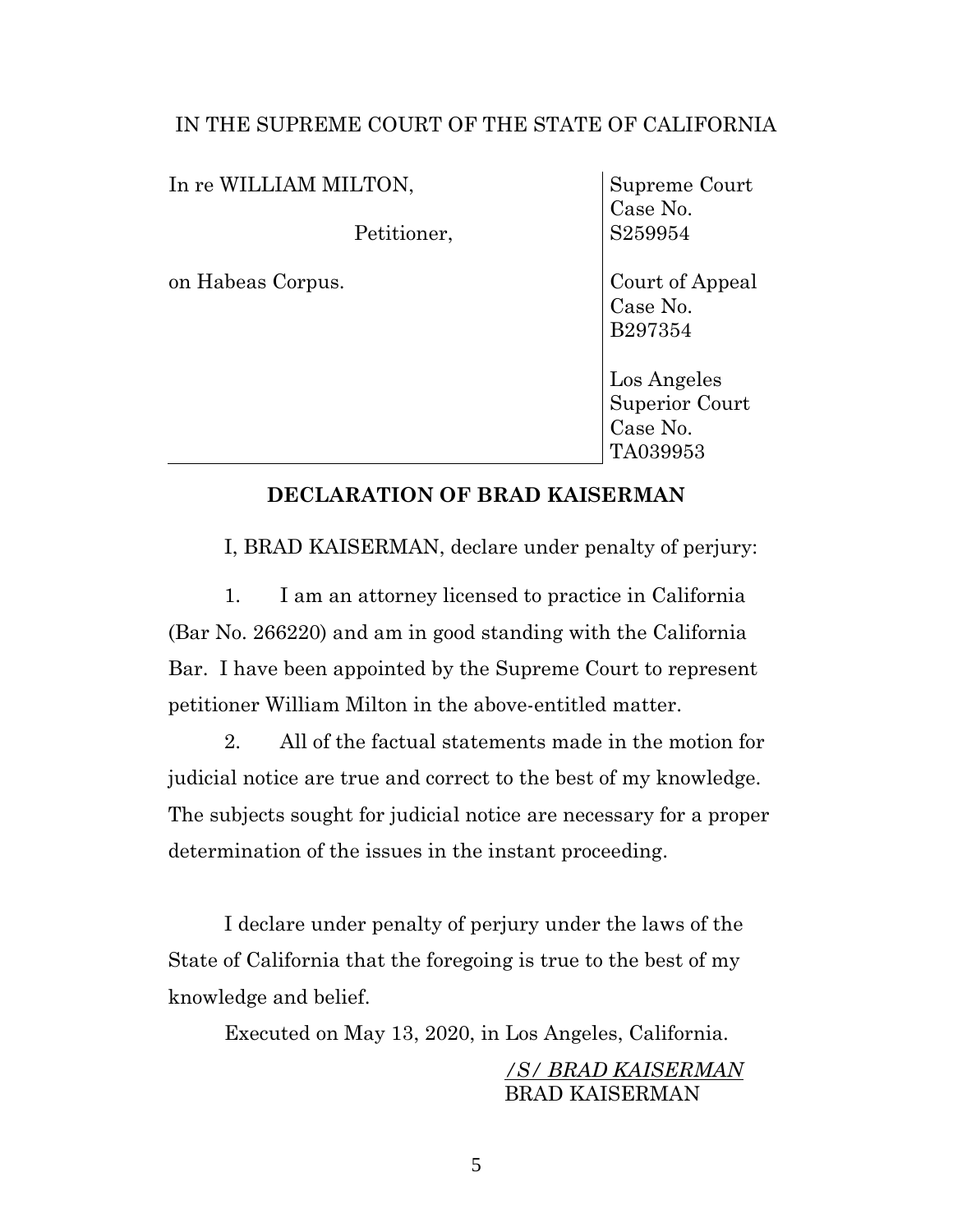In re WILLIAM MILTON,

Petitioner,

on Habeas Corpus.

Supreme Court Case No. S259954

Court of Appeal Case No. B297354

Los Angeles Superior Court Case No. TA039953

# **[PROPOSED] ORDER GRANTING MOTION FOR JUDICIAL NOTICE**

Petitioner's motion for judicial notice is granted. This Court hereby takes notice of the records (one volume of the Clerk's Transcript; two volumes of the Reporter's Transcript) and the unpublished opinion in *People v. William Milton*, Second Appellate District case number B131757.

Date:

Presiding Justice